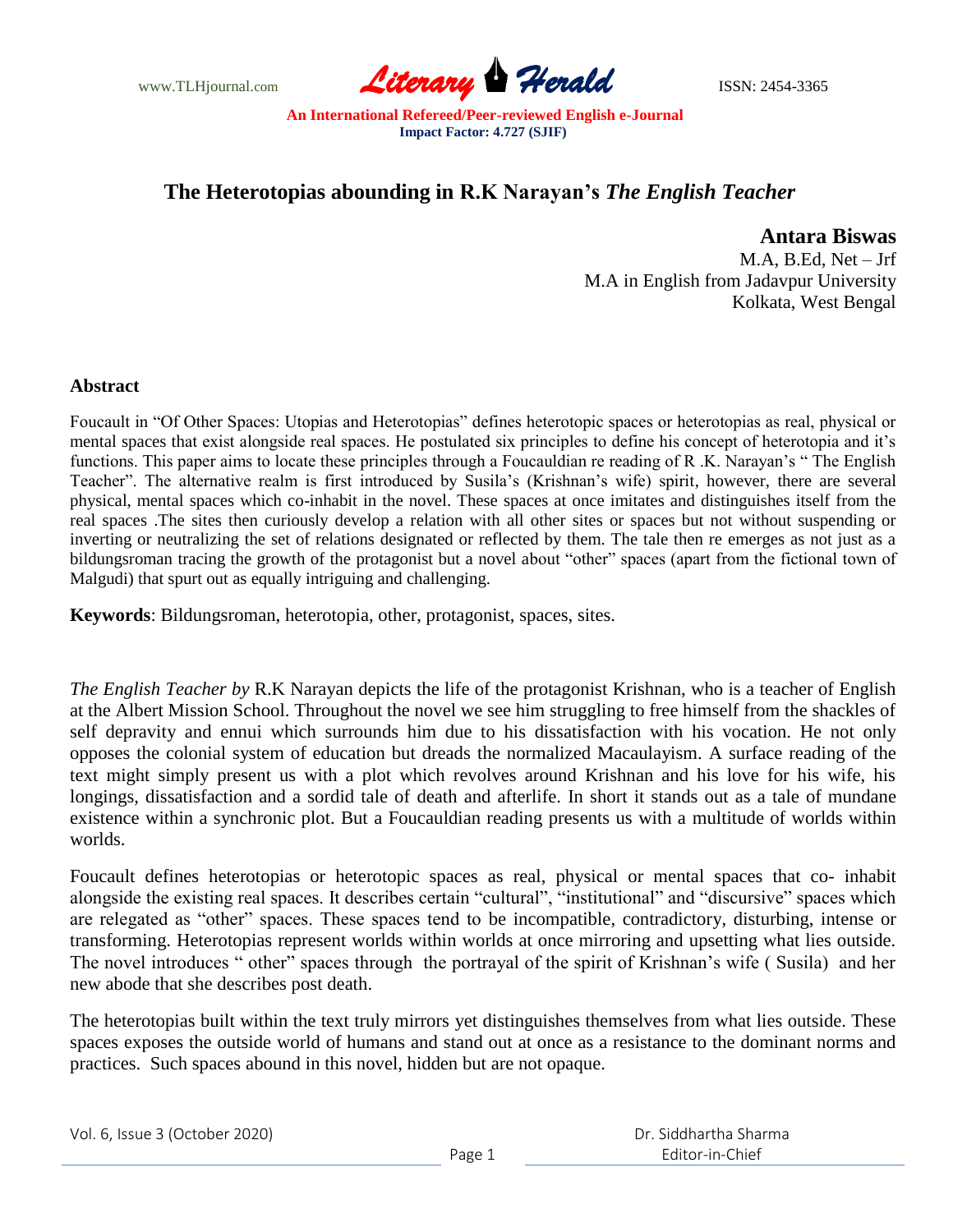www.TLHjournal.com **Literary Herald** ISSN: 2454-3365

The novel depicts the plight of the protagonist Krishnan who is torn between the dichotomy of his heart and mind. Till the very end he is unable to make up his mind on several issues pertaining to his life until he re emerges as an informed soul capable of following the course of life with zeal and steadfastness. He ultimately resigns from his post to join a play school much to the dismay of his colleagues and the numerous approbation that comes his way .Through anecdotes we see his transition from a student, to a bachelor, to a married man, a father and finally a widower. During his transition and growth as a character we get to see several spaces intermingling often as one and more often as deviations from the normal.

Krishnan's deceased wife Susila has been an integral part in the education of the protagonist. She becomes the transition, the guide introducing the heterotopias or the "other spaces". It is only after her death when she chooses to communicate with her husband as a spirit from a different realm, an anachronistic terrain much away from the comprehension of the linearity followed in real space we get to see how the real space is even more fragmented and partitioned from her space which is seemingly perfect and thus a juxtaposition. Krishnan asks her spirit about how she spends her time and she responds saying , " **Time in your sense does not exist for us,…. Our life is one of thought and experience. Thought is something which has solidity and power, and as in all existence ours is also a life of aspiration, striving and joy. A considerable portion of our state is taken up in meditation, and our greatest ecstasy is in feeling the Divine Light flooding us…."** It is only after this revelation Krishnan's fevered brain calms down and he realizes the shortcomings of his real space which is time bound, fragmented. He grasps the truth about how inaccuracies, dismantled linearity haunts humans and not spirits. He at once understands how memories and inaccuracies are coherent in real space of the humans and not of the celestial beings. Susila's spirit fails to answer the questions objectively which disheartens Krishnan who is governed by the rules of linearity ( of thoughts) as a part of his earthly existence. He remembers events and asks Susila's spirit but she does not remember it accurately. However , Susila helps him bridge this complex terrain of thoughts and lifts him out of his gloom by describing how spirits are not bound by time and thus, she forgot the time bound facts which once formed the very basis of her earthly existence.

Krishnan comprehends the "other" space but not as a utopia but a heterotopia existing parallel to his being. This world of spirit then becomes a space of compensation in its alterity. It becomes the "other / real space" complete and perfect. It compensates for the dearth Krishnan found in his real space.

The linear, synchronic space becomes a site of contestation . It bothers Krishnan and he finds himself jumbled up in its inaccuracies. His deceased wife offers him the solution to survive his real space. She asks him to grow more passive, observant, meditative and garner the skill to master one's mind. She said, " **Thought is fulfillment, motion and everything. That is the main difference between our physical state and yours. In your state a thought to be realized must always be followed by effort directed towards conquering obstructions and inertia—that is the nature of the material world**." This space of illusion or compensation comes across as a stark opposite to Krishnan's life which was guided by an old alarm clock which was a symbol of his timed, earthly existence run by reason and knowledge.

The fragmented real space of the humans is also depicted through the portrayal of the Anderson Lane which the narrator describes as a place forgotten by the municipality owing to its dilapidated stature. He describes it as a littered space with " wild- looking children".

Vol. 6, Issue 3 (October 2020)

 Dr. Siddhartha Sharma Editor-in-Chief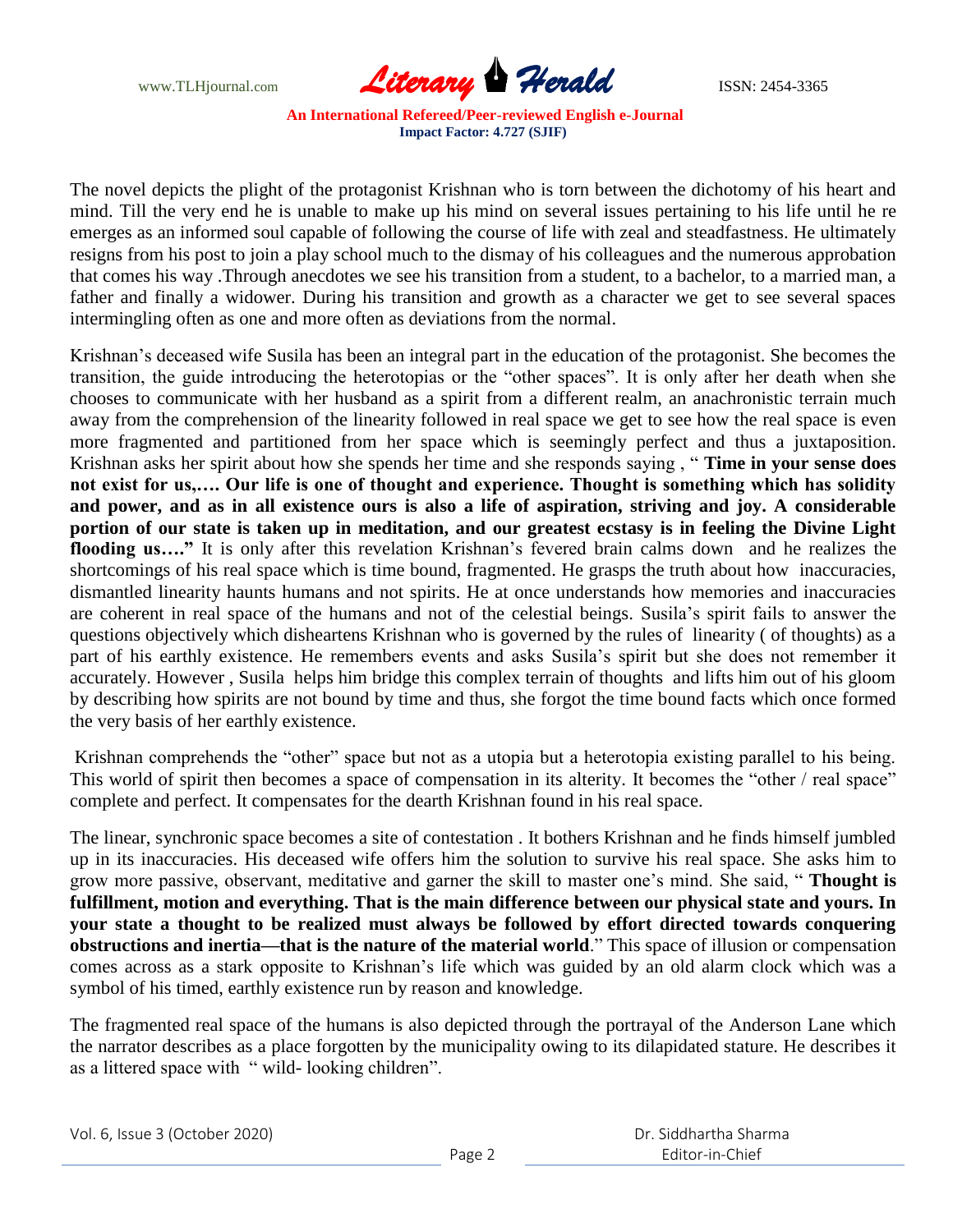www.TLHjournal.com **Literary Herald** ISSN: 2454-3365

The classrooms of Albert Mission and that of the play school functioned differently. The former becomes the heterotopia of crisis while the latter is the heterotopia of deviation. In Albert Mission the boys were sent for rote learning, i.e., to study Milton, Shakespeare etc the idea of which throttled Krishnan. Amidst the normativity he found himself subverted. He was averse to the idea of attendance, expulsion, the unaccountable authority of the teachers and found himself as a despotic ruler. Whereas, the headmaster of the playschool lived his life and later revved up his life through the classrooms amidst the children. It became a site for rest with gurgling children who broke stereotypes by visiting schools on Sundays. The " Leave Alone System" envisioned by Narayan is truly built by the old, eccentric headmaster of the play school.

The function of the classroom changes as the novel progresses and as Krishnan matures. From a dejected , horrific, mundane space it changes to a central space of solace and power where ultimately Krishnan envisions to join. The function of this heterotopic space changes with time.

Another very important space that is a recurrent picture in the novel is that of Krishnan's home and his concept of a "home of his own". When Susila enters the home for the very first time we see the home being pervaded with social customs and traditions. Certain customs of housekeeping are passed on to the daughter in- law by the deft mother- in- law. The function of this home too changes as the novel progresses. When Susila succumbs to her illness she is relegated as the " other" in the "sickroom". A new heterotopia of crisis is borne out of an ordinary room turned into a sick room meant for the sick where entry was regulated through permissible sickness and followed by ritualistic sanitizaton for the entrants. The child was generally kept away from the ailing mother and thus was denied access to enter the terrain, like any other heterotopias which has its system of opening and closing.

The house also becomes a heterotopia of deviation with Susila's illness. It became a site for medical and non medical gaze , frequently visited by doctors and once an exorcist who hoped to cure her and nullify this newly created heterotopia of deviation.

The rituals of the house pertaining to the welcome of the daughter  $-\text{in}$  – law to the house and finally her last rites invert the functioning of the house. The same house that once was the sacred dwelling place becomes the dark resting space. A new kind of crisis heterotopia devoid of any geographical location but intrinsically prevalent in families sharing similar social condition and customs is easily traceable through Krishnan's mother – in – law. Certain code of conduct pervaded before a son-in – law. Despite her ardent desire to speak her mind she chooses to bite her tongue just to honour the customs.

The letters exchanged between several characters in the novel are not just means of correspondence but heterotopias indefinitely accumulating time. Every letter preserves the chronological time and confines it into the limitless; be it the letters written by Susila which Krishnan presses on to for the rest of his life or the letter from his daughter or his parents. The stacked letters accumulate time breaking past the traditional times.

Apart from the town of Malgudi there are several "other" places strewn in the novel which stand apart either as a resistance to the dominant or are incompatible or transforming. Foucault rightly observes when he says, " **…we do not live in a homogeneous and empty space, but on the contrary in a space thoroughly imbued with quantities and perhaps thoroughly fantasmatic as well. The space of our primary perception, the space of our dreams and that of our passions hold within themselves qualities that seem** 

Vol. 6, Issue 3 (October 2020)

 Dr. Siddhartha Sharma Editor-in-Chief